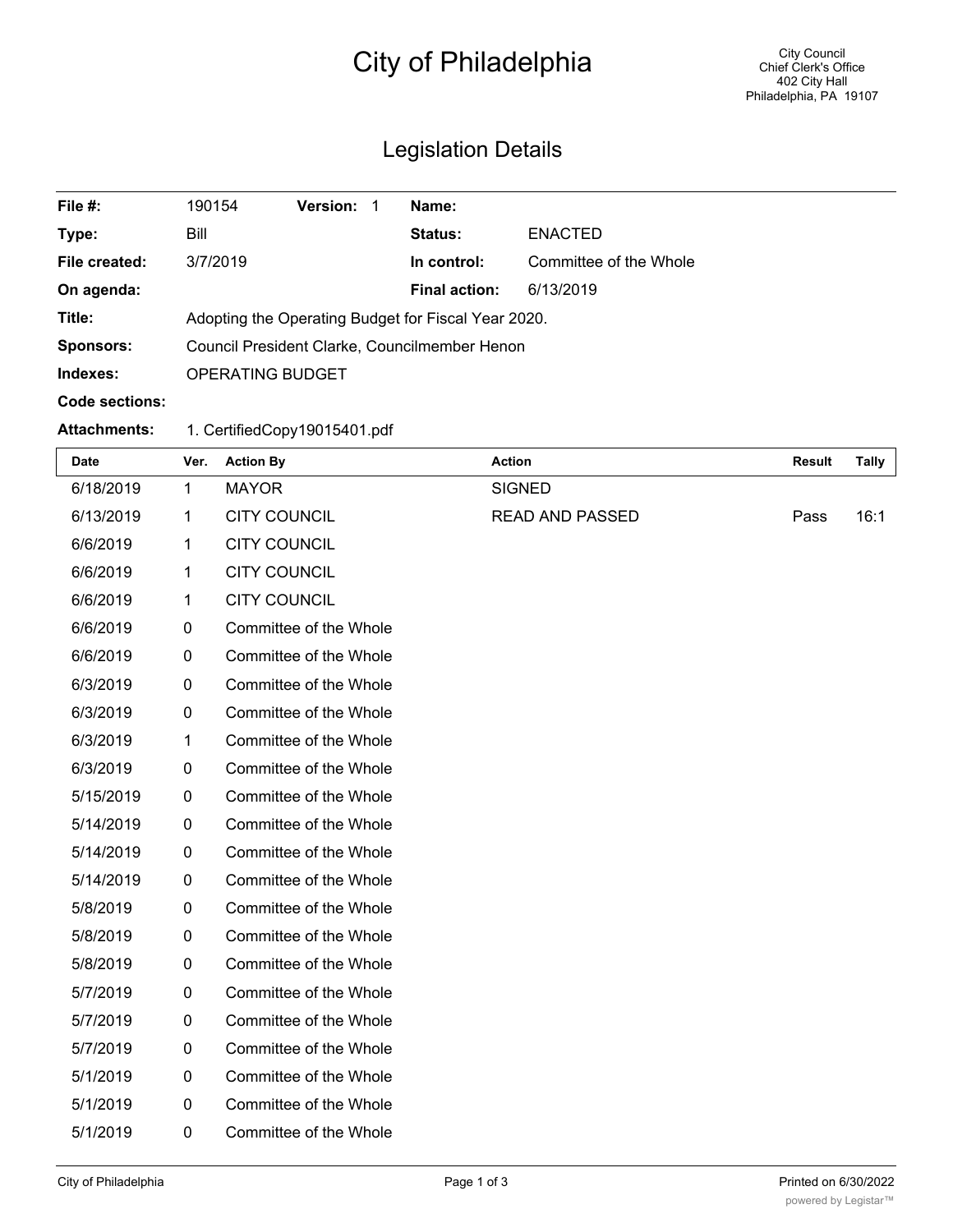## **File #:** 190154, **Version:** 1

| 4/30/2019 | 0 | Committee of the Whole |
|-----------|---|------------------------|
| 4/30/2019 | 0 | Committee of the Whole |
| 4/30/2019 | 0 | Committee of the Whole |
| 4/24/2019 | 0 | Committee of the Whole |
| 4/24/2019 | 0 | Committee of the Whole |
| 4/24/2019 | 0 | Committee of the Whole |
| 4/23/2019 | 0 | Committee of the Whole |
| 4/23/2019 | 0 | Committee of the Whole |
| 4/23/2019 | 0 | Committee of the Whole |
| 4/17/2019 | 0 | Committee of the Whole |
| 4/17/2019 | 0 | Committee of the Whole |
| 4/17/2019 | 0 | Committee of the Whole |
| 4/16/2019 | 0 | Committee of the Whole |
| 4/16/2019 | 0 | Committee of the Whole |
| 4/16/2019 | 0 | Committee of the Whole |
| 4/15/2019 | 0 | Committee of the Whole |
| 4/15/2019 | 0 | Committee of the Whole |
| 4/15/2019 | 0 | Committee of the Whole |
| 4/10/2019 | 0 | Committee of the Whole |
| 4/10/2019 | 0 | Committee of the Whole |
| 4/10/2019 | 0 | Committee of the Whole |
| 4/9/2019  | 0 | Committee of the Whole |
| 4/9/2019  | 0 | Committee of the Whole |
| 4/9/2019  | 0 | Committee of the Whole |
| 4/3/2019  | 0 | Committee of the Whole |
| 4/3/2019  | 0 | Committee of the Whole |
| 4/3/2019  | 0 | Committee of the Whole |
| 4/2/2019  | 0 | Committee of the Whole |
| 4/2/2019  | 0 | Committee of the Whole |
| 4/2/2019  | 0 | Committee of the Whole |
| 3/27/2019 | 0 | Committee of the Whole |
| 3/27/2019 | 0 | Committee of the Whole |
| 3/27/2019 | 0 | Committee of the Whole |
| 3/26/2019 | 0 | Committee of the Whole |
| 3/26/2019 | 0 | Committee of the Whole |
| 3/26/2019 | 0 | Committee of the Whole |
| 3/25/2019 | 0 | Committee of the Whole |